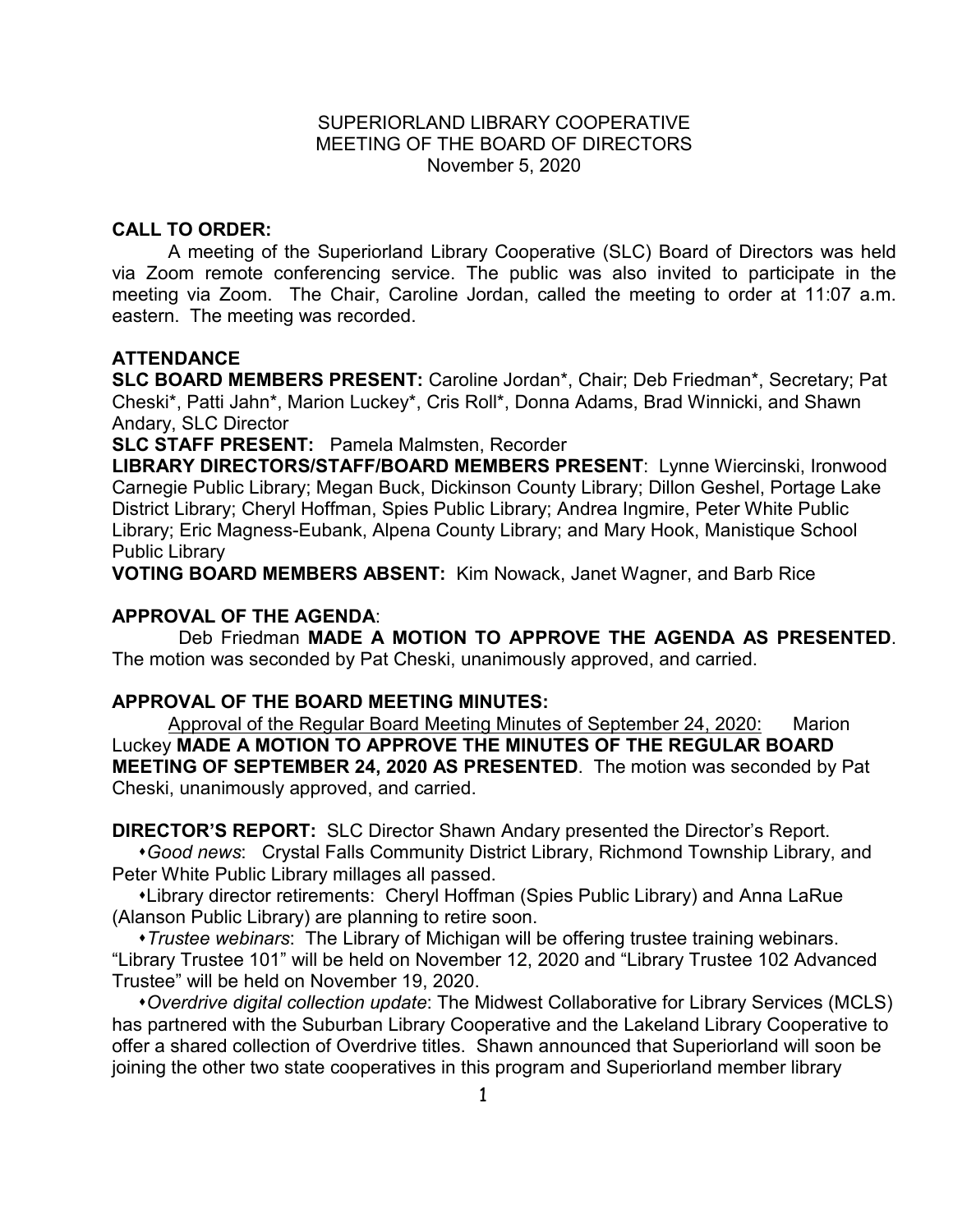patrons will be able to access titles owned by all three cooperatives. The program will work similarly to MelCat, which allows patrons to request titles throughout the state if their requests are unavailable at UPRLC libraries.

 *Staffing*: SLC has posted for applicants for two full-time technology positions: a Network Administrator and an IT Specialist. Shawn said that promising applications have been received for both positions and interviews will be scheduled soon.

 *SB 1108 (PA 228) Amendment to the Open Meetings Act*: SB No. 1108 was signed into law on October 16, 2020. After December 31, 2020, SB 1108 will require members of a public body to meet in-person under most circumstances with very limited exceptions for virtual attendance. Megan Buck suggested that Shawn and the Advisory Board of Librarians group work on drafting a letter could be sent to representatives. Shawn said she would contact SLC's lawyer, Anne Seurynck, for more clarification.

## **COMMITTEE REPORTS**:

Advisory Board of Librarians (ABL) Report: Andrea Ingmire, the Chair of the Advisory Board of Librarians (ABL) reported. The ABL group met on October 27 and talked about the SLC Plan of Service. The Plan of Service Committee had sent out a survey to member library directors; survey questions were technology-related and were designed to determine library technology needs and to prioritize the importance of various technology-related services. Survey responses indicated that technology-related services were very important to most SLC member libraries. The ABL group talked about ways to ensure that SLC has the resources it needs to hire and retain quality technology staff. It was ultimately decided that SLC will fully fund the technology positions in FY 2021, and based on feedback from the new IT staff, will possibly consider looking at alternate ways of obtaining support from member libraries in FY 2022. FY 2020/2021 ABL officers were elected at the meeting; officers are Andrea Ingmire, Chair; Dillon Geshel, Vice-chair; and Carolyn Stacey, Secretary.

#### **FINANCIAL REPORT:** Pam Malmsten presented the financial report.

### **Cash Disbursements:**

*September*: In account 3-730 (computer supplies), the payment of \$3,410.54 to Dell was for two new servers and the payment of \$1,239.72 to Port53 Technologies was for SLC's filtering subsidy for member libraries. A total of \$1,797.28 was rebilled to libraries for the filtering service. In account 3-801 (professional and contractual), the disbursement of \$2,400 to EdTech Strategies was for the FY 2020 second 50% payment to SLC's erate contractor.

Total September disbursements: \$61,918.80.

*October:* October disbursements include a September accounts payable payment of \$20,000 to SLC's MERS Surplus Division. This voluntary payment will reduce SLC's unfunded defined benefit pension liability. September accounts payable payments also include a payment of \$781 to the White Pine Library Cooperative for member libraries' quarterly OCLC interlibrary loan transactions

Total October disbursements: \$59,356.25. **Year to Date Reports as of 09/30/2020:**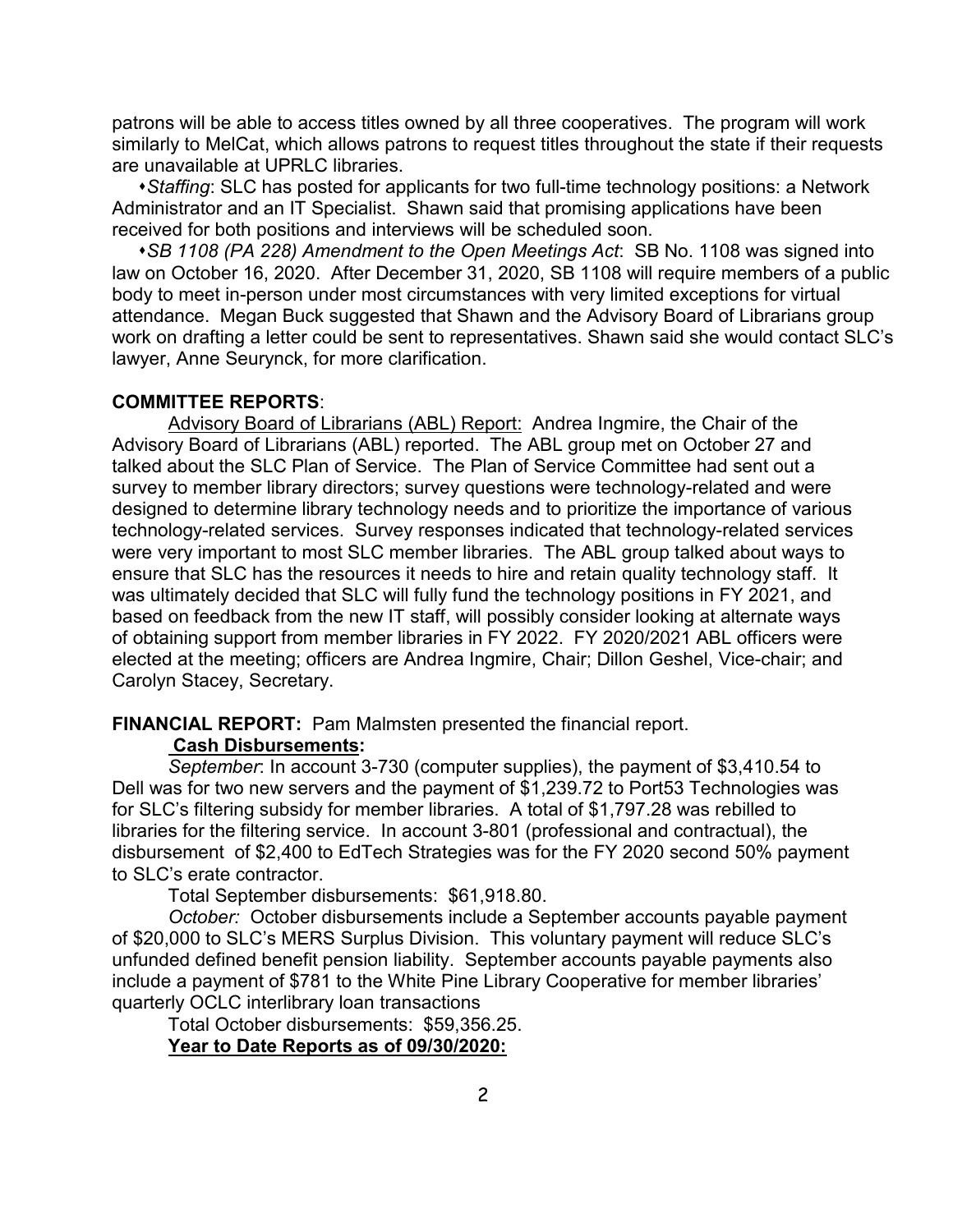*Revenues:* As of 09/30/2020, year-to-date operating revenues (excluding rebilled items) totaled \$626,787. The total of rebilled revenues was \$187,000. The total of all revenue sources was \$813,786.

*Expenses*: As of 09/30/2020, year-to-date operating expenses (excluding rebilled items) totaled \$595,092. The total of rebilled expenses was \$187,000. The total of all expenses was \$782,091.

*FY 2020 Net Income:* Net income (unaudited) for FY 2020 was \$31,696.

**Balance sheet as of September 30, 2020**: The balance sheet as of September 30, 2020 showed total Assets of \$836,759.31 and total Liabilities plus Fund Balances of \$836,759.31.

Pat Cheski MADE **A MOTION TO APPROVE SEPTEMBER CASH DISBURSEMENTS OF \$61,918.80, OCTOBER CASH DISBURSEMENTS OF \$59,356.25, THE YEAR-TO-DATE REPORTS AS OF 09/30/2020** [with total operating revenues of \$626,787 and total operating expenses of \$595,092], **AND THE BALANCE SHEET AS OF 09/30/2020** [with total assets of \$836,759.31 and total liabilities plus fund balances of \$836,759.31].The motion was seconded by Deb Friedman, unanimously approved, and carried.

**Approval of FY 2020/2021 Schedule of Services**: Shawn Andary shared her screen showing the proposed FY 2020/2021 Schedule of Services. She noted that the Board meeting schedule will have to be corrected: the schedule lists both a March and an April meeting.

The FY 2021 Schedule of Services was drafted based on the suggestions of the Plan of Services Committee. The FY 2020 document was re-organized in a more logical manner, and activities that had been completed in FY 2020 were omitted from the FY 2021 document. The only FY 2020 member service that was omitted was Niche Academy; the product is expensive (\$5,500 per year) and usage was limited. The Databases Committee will be looking at other services. Plan of Services Committee Chair Eric Magness-Eubank commented that, based on survey results, technology services are extremely important to libraries and funding for technology positions is a priority. Eric also said that committee members agreed that the Schedule of Services should move away from detailed listings of each individual service or activity so that the document could be more easily revised in future years. SLC will continue to subsidize Recorded Books digital magazines; RB Digital recently adjusted its model and has begun providing, at no extra charge, unlimited access to all 3,000 of its magazines. Shawn said that next year RB Digital will be merging with Overdrive and there be a simultaneous use plan offered. Regarding technology services, Shawn noted that SLC has purchased two new servers, one of which is an e-mail server. The Schedule of Services includes subsidies for migrating member libraries to an Office 365 e-mail platform. SLC staff has already been working with Peter White Public Library on the e-mail migration, and will be assisting other libraries throughout the year. SLC Board member Marion Luckey asked if any services were changed due to the pandemic; Shawn replied that SLC will continue to provide access to its Zoom account for interactive video conferencing and to assist with virtual programming. SLC also will continue to subsidize digital services such as Overdrive and RB Digital magazines. As a final note, Shawn commented that funding has been allocated to the various ABL committees—\$2,500 for the Databases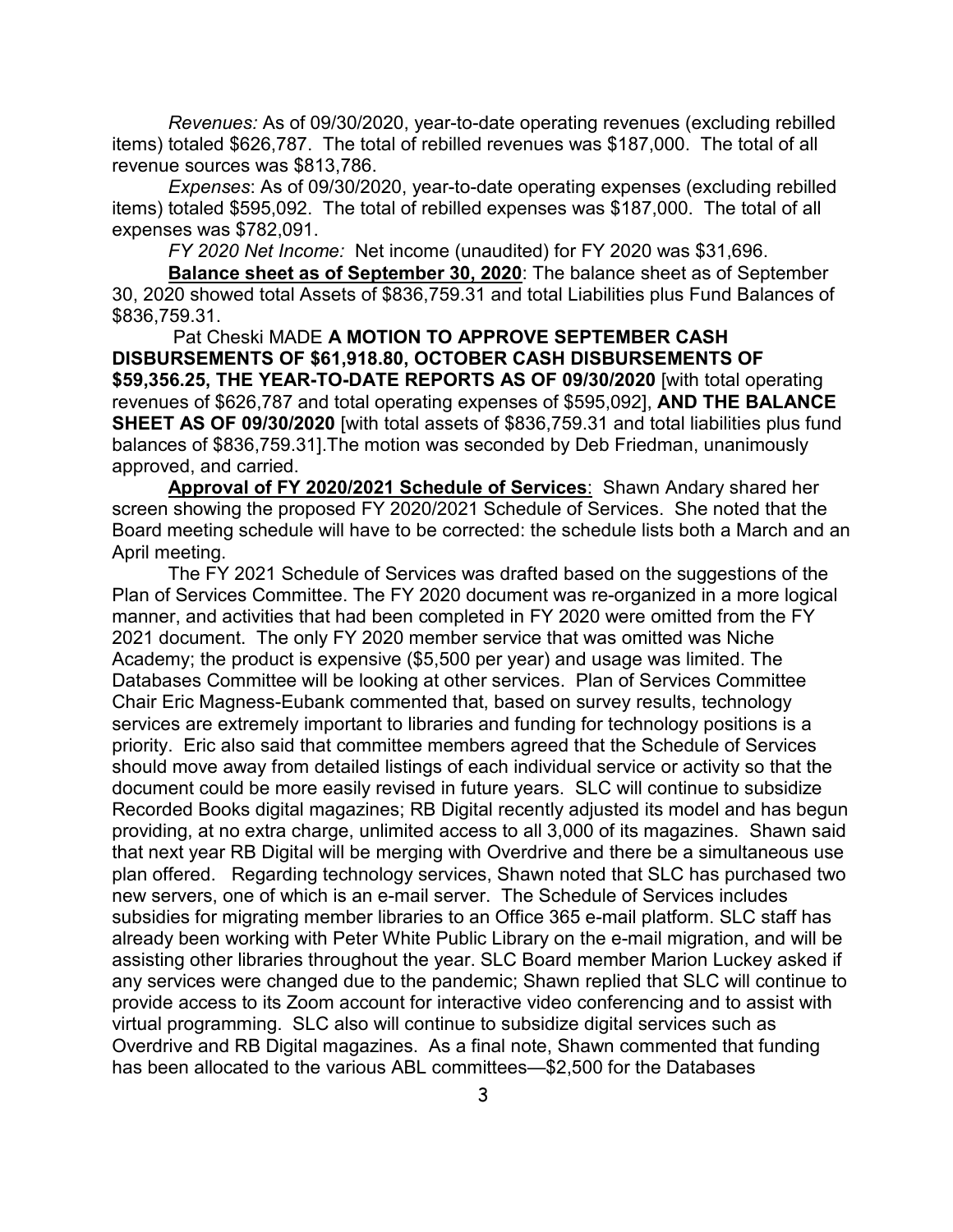Committee, \$1,000 for the Professional Development Committee, and \$6,000 for the Programming Committee.

 Marion Luckey **MADE A MOTION TO APPROVE THE FY 2020/2021 SCHEDULE OF SERVICES** [with corrections to the Board meeting dates]. The motion was seconded by Cris Roll, unanimously approved, and carried.

**FY 2020/2021 Budget Revision**: A proposed revised FY 2020/2021 budget was sent to the board in advance of the meeting. The original FY 2021 budget was adopted by the Board on September 24, 2020.

# **REVENUES**

- 1. State Aid revenue for FY 2021 increased from \$.396895 per capita in FY 2020 to \$.4299853 per capita; this is an increase of about 3 cents per capita. Total direct and indirect state aid is estimated to be \$436,756.
- 2. Subregional Library of the Blind state aid, which funds the Great Lakes Talking Books Advisory Outreach Center, will remain the same: \$41,073.

Total FY 2021 operating revenues: \$651,544.

# **EXPENSES**

- 1. Personnel/Salaries: The budget includes a 2% cost of living raise for existing staff and funding for two full-time technology positions: a Network Administrator and an IT Specialist. The budget also includes a \$20,000 payment to the MERS Defined Benefit Surplus Division; this voluntary payment reduces SLC's unfunded defined benefit pension liability. The \$20,000 payment would be a transfer from the Assigned Fund Balance for Unfunded Pension Liability; this type of Assigned Fund Balance is authorized in the [SLC Fund](http://joomla.uproc.lib.mi.us/SLC/images/pdf_files/fundbalpolicy063017.pdf)  [Balance Policy.](http://joomla.uproc.lib.mi.us/SLC/images/pdf_files/fundbalpolicy063017.pdf)
- 2. Line Item Detail Report: Services to members have been split out and listed in the line item detail report; member services are in the far right columns on the detail report.
	- A. The budget includes funding for the Advisory Board of Librarians (ABL) committees: \$6,000 for the Programming Committee, \$1,000 for the Professional Development Committee, and \$2,500 for the Databases Committee.
	- B. Professional and Contractual line item:
		- a. *Email and Web Pages:* The budget includes \$1,500 to subsidize an email hosting service, \$1,500 to subsidize Ploud or WordPress web pages, and \$1,500 for web page hosting.
		- b. *Other Vendors:* The budget includes \$2,764 for technology consulting (if necessary) and \$4,800 for SLC's erate consultant.
		- c. *RIDES Delivery Subsidies*: RIDES delivery subsidies at \$750 per library are included. Total subsidies are estimated to be \$24,100.
	- C. Conferences Line Item: A total of \$7,750 was budgeted for member library conference stipends and to subsidize Beginning Workshop and New/Advanced Director Workshop attendance.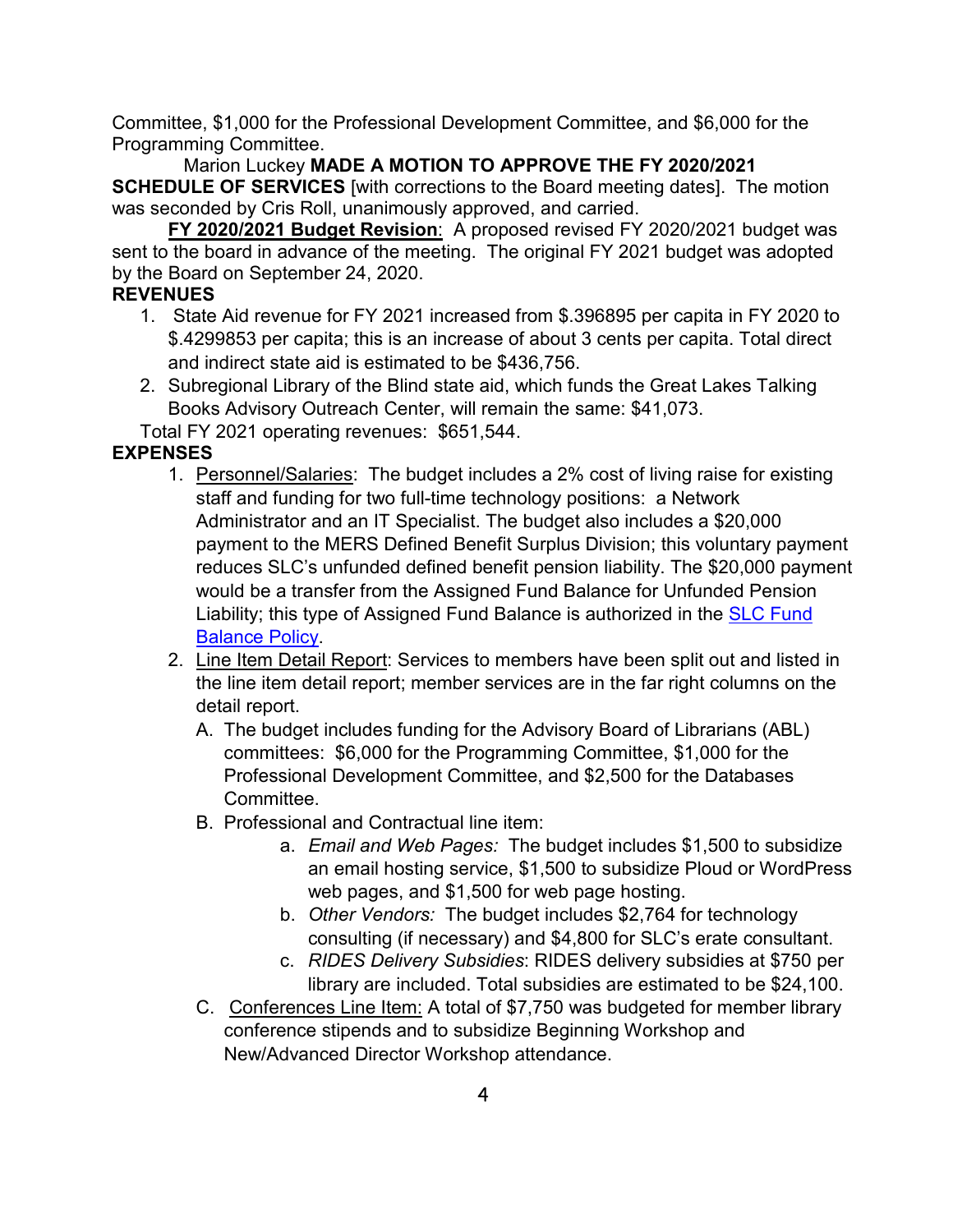Pat Cheski commented that the line item amounts listed in the total column "rebilled" section of the expense budget had not updated; the total rebilled expense figure was correct, however.

Total FY 2021 operating expenses: \$671,544.

Total FY 2020/2021 Projected Revenues: \$868,289

Total FY 2020/2021 Projected Expenses: \$888,289

Deb Friedman **MADE A MOTION TO APPROVE THE FY 2020/2021 REVISED BUDGET** [with total revenues of \$868,289 and total expenses of \$888,289] **AS CORRECTED** [expense rebilled line items listed in the "total" column need to be corrected]. The motion was seconded by Cris Roll, unanimously approved, and carried.

**PUBLIC PARTICIPATION**: There was no public participation.

### **OLD BUSINESS:**

SLC Staffing Update: This item was discussed under the Director's Report earlier in the meeting.

### **NEW BUSINESS:**

Adoption of MERS Defined Contribution Adoption Agreement Addendum 1/1/2021: The proposed MERS Defined Contribution Adoption Agreement Addendum was sent to the Board in advance of the meeting. Pam Malmsten explained that there are no changes to SLC's MERS Defined Contribution Retirement Plan, but MERS is requiring that employers review their plan addendums to ensure that plans are accurately documented and on file with MERS. MERS is also requiring governing body approval of the Addendum. The Addendum will be effective as of January 1, 2021.

Marion Luckey **MADE A MOTION TO ADOPT THE SUPERIORLAND LIBRARY COOPERATIVE MERS DEFINED CONTRIBUTION RETIREMENT PLAN ADOPTION AGREEMENT ADDENDUM AS PRESENTED.** The motion was seconded by Patti Jahn, unanimously approved, and carried.

Election of FY 2020/20201 Board Chair and Vice-chair: At the September meeting, Caroline Jordan had indicated that she would like to step down as Board Chair beginning October 1, 2020. Since there were no volunteers for the position, Caroline had agreed to retain the position until the November 5, 2020 Board meeting. Current Vicechair Dwight Sunday had previously indicated that he would be stepping down from the SLC Board beginning October 1, 2020. Since there were no volunteers for the Vice-chair position, Board members had agreed that the position would be filled at the November 5 meeting. Deb Friedman was re-elected to the position of Secretary at the September 24, 2020 Board Meeting.

Caroline Jordan asked for nominations for the open positions. Since there were no other nominations from the floor, Caroline agreed to continue as Chair for the rest of FY 2021. After further discussion, Marion Luckey self-nominated for the positon of Vicechair. Caroline called three time for additional nominations from the floor for both positions. There were no further nominations.